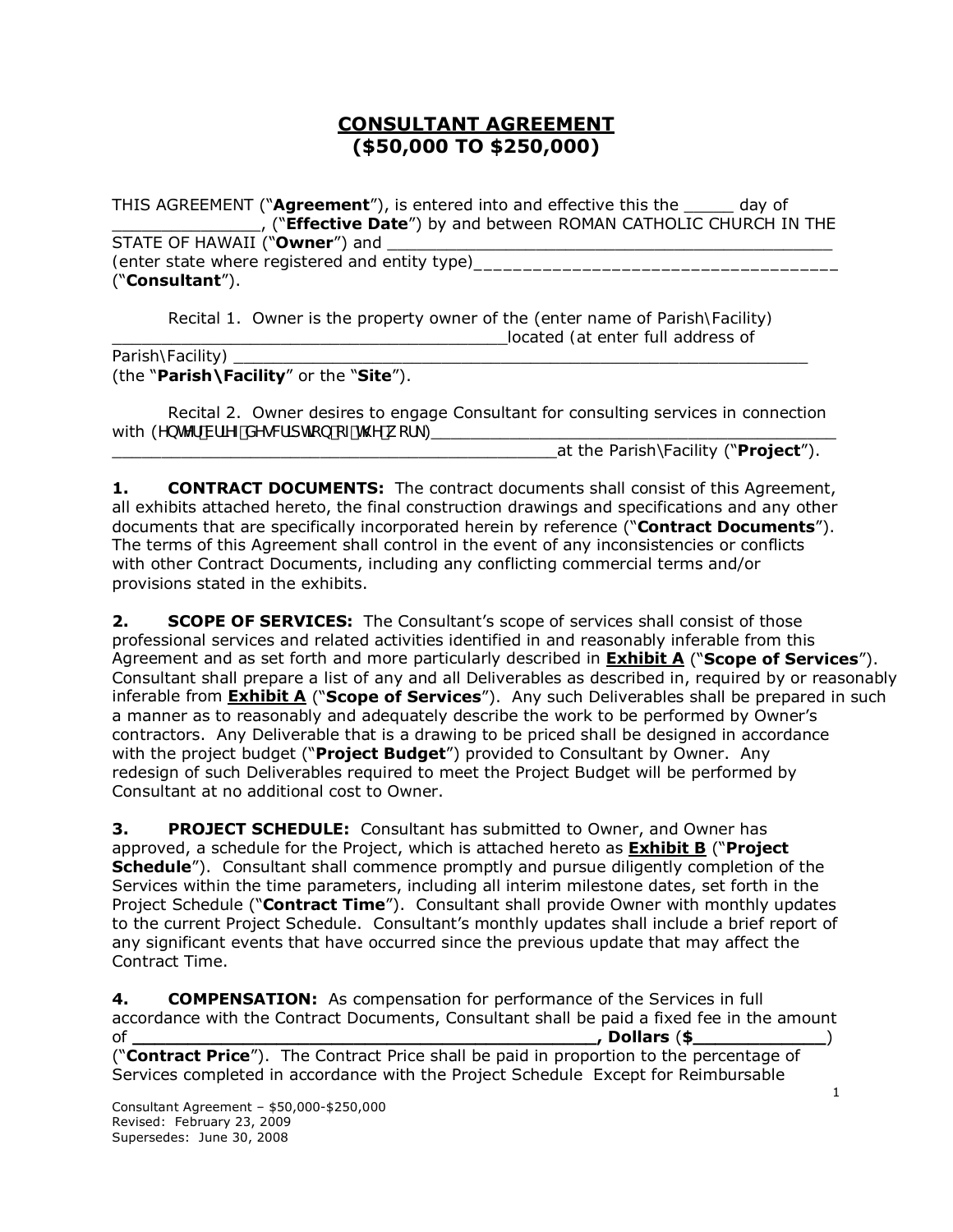Expenses and Additional Services, each described below, the Contract Price shall be Consultant's sole and total compensation for all costs, overheads and profit, including but not limited to all cost of general conditions, federal, state, and local statutory benefit taxes, income taxes and sales, use and excise taxes which relate to the Services hereunder.

**.1 Reimbursable Expenses.** Consultant shall invoice all reimbursable expenses at the actual cost, without mark-up, and limited to the following categories of costs ("**Reimbursable Expenses**"):

**.a** Consultant shall use best efforts to obtain the lowest costs.

**.b** Costs of postage including the cost of air express mail and delivery services directly required by the Services.

**.c** Costs of long distance telephone communications including facsimile transmissions directly required by the Services.

**.d** All photocopying required in support of the Services.

**.2 Non-Reimbursable Expenses.** Consultant shall not be entitled to receive reimbursement for any cost not specifically and expressly included as a Reimbursable Expense above, including, without limitation ("**Non-Reimbursable Expenses**"):

**.a** Costs of all transportation and subsistence expenses within the metropolitan area of the Project.

**.b** All local telephone communications.

**.c** Costs of computer-aided design software and drafting equipment ("**CADD**") time used in support of the Services.

**.d** Costs of all materials, computer time, data processing and similar expenses incurred in support of the Services.

**.e** Costs of Internet and e-mail access fees and charges.

**5. ADDITIONAL SERVICES:** Consultant will be compensated separately for additional services not included in the Services or reasonably inferable from the Contract Documents ("**Additional Services**"). However, in no event shall the Consultant commence any Additional Services without Owner's express prior written authorization. Payment for all Additional Services shall be computed on either: (1) a time and expense basis measured by the hourly rates listed in **Exhibit C**, without mark-ups, plus Reimbursable Expenses directly related to such Additional Services, without mark-ups; or (2) on a fixed price basis as may be mutually agreed upon by the parties in advance and in writing.

**6. CHANGES:** Owner may, at any time, by written order ("**Change Order**"), make changes in the Services within the general scope of this Agreement. To be effective, a Change Order must be reflected on Owner's standard change order form and signed by both parties. Consultant shall proceed as directed and such Additional Services shall be compensated as set forth in Paragraph 5.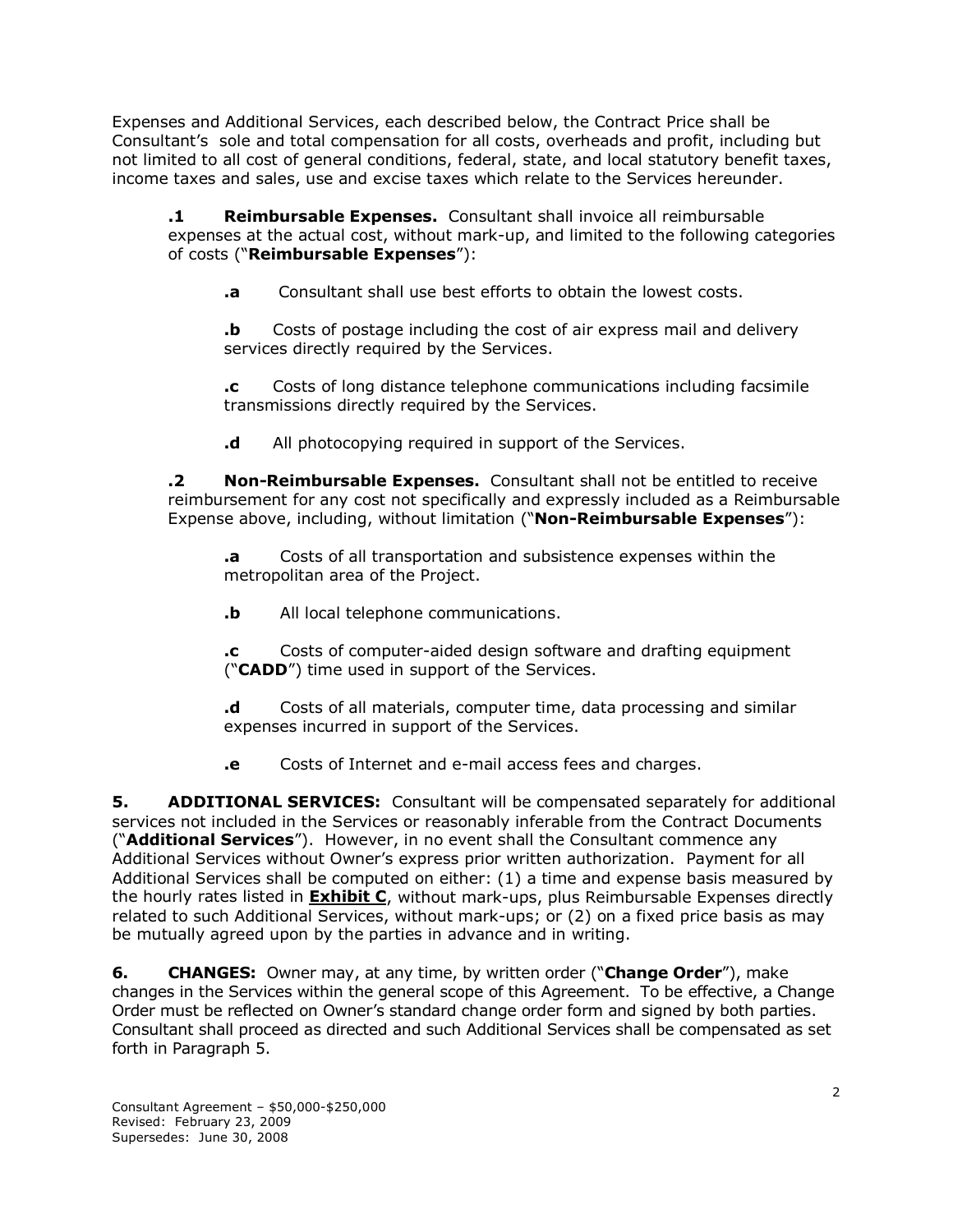## **7. CONSULTANT'S REPRESENTATIONS:**

**.1** Consultant represents that it is duly licensed and legally authorized to perform the Services contemplated by this Agreement in the State of Hawaii and Consultant shall be required to maintain all required licenses and certifications throughout the duration of the Project. Consultant shall furnish its best skill and judgment and will cooperate with Owner in furthering the best interests of Owner and the Project. Consultant shall comply with all applicable laws, regulations, restrictions and requirements of all governmental authorities in performing the Services. Consultant shall not: (a) undertake any activity or employment; (b) have any significant undisclosed financial or other interests; or (c) accept any contributions, if it would reasonably appear that such actions could compromise Consultant's professional judgment or prevent Consultant from serving the best interests of Owner and the Project.

**.2** Consultant represents that Consultant's Services shall be carried out by personnel who are experienced, skilled and competent in their respective professions and shall be performed in full compliance with all applicable laws, regulations and ordinances issued by public authorities and agencies having jurisdiction over Consultant's Services and the Project. All Deliverables prepared by Consultant shall be prepared and/or carried out in accordance with the standards of care applicable to nationally recognized consulting companies who are regularly engaged in providing the same or similar Services on construction projects in the United States. Consultant shall be responsible for all costs of correcting errors and omissions in its Services that violate this representation.

**8. EQUIPMENT AND MATERIALS:** Consultant shall provide at its expense, without remuneration or reimbursement of any kind, all equipment, materials, tools, machinery and other supplies necessary to complete the Services in accordance with this Agreement.

**9. <b>COORDINATION:** Consultant agrees to continuously coordinate its activities with Owner, and where applicable, with Owner's other contractors and consultants to ensure that all Services performed hereunder shall be completed in a timely manner and shall not delay the activities of Owners' other contractors or consultants. Consultant's Services may include coordination with the other consultants to develop an integrated design for the Project.

**10. SUBCONSULTANTS:** Consultant may engage subconsultants and vendors to perform all or any portion of the Services ("**Subconsultants**"). Consultant shall be fully responsible for the timely and proper performance of the Services by all Subconsultants to the same extent as if all such Services were performed by Consultant's own personnel. All costs of Services performed by the Subconsultants are included in the Contract Price and shall be paid directly by the Consultant. Prior to entering into subcontracts, Consultant shall provide Owner with a written list of the names of Consultant's proposed Subconsultants for review and consent by Owner. Consultant acknowledges that all duties and responsibilities set forth in this Agreement flow-down and shall be an integral part of all subcontract documents with any Subconsultants.

**11. INDEPENDENT CONTRACTOR:** Consultant shall act as an independent contractor in providing the Services hereunder. The means and methods Consultant employs to provide the Services are matters entirely within its discretion and control in accordance with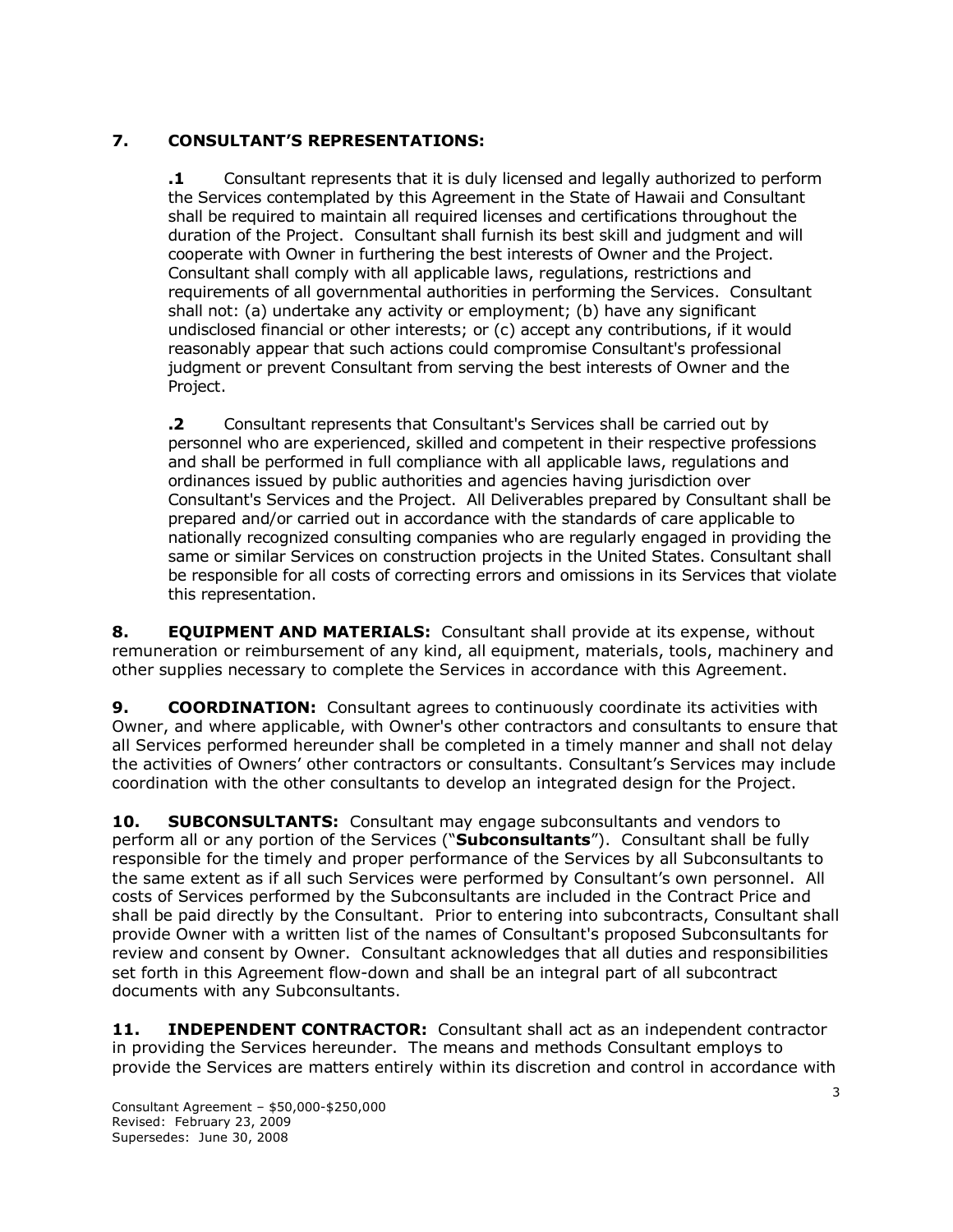accepted industry practices. Consultant has no authority to act as an agent of Owner, except as expressly provided otherwise herein. Consultant acknowledges and agrees that as an independent contractor, it is solely responsible and liable for performance of all duties, obligations and responsibilities as an employer of individuals hired or retained by Consultant to provide services to the Owner, including, but not limited to, recruitment, interviewing, hiring, maintenance of personnel records, compliance with Form I-9 Employment Eligibility Verifications, drug testing, payment of wages, setting wage rates and supervision.

**12. EMPLOYEES:** Owner may, from time to time, establish reasonable rules and regulations relating to standards to be met by Consultant regarding the appearance or conduct of employees or agents of Consultant employed in connection the Services provided to Owner. Consultant will remove, or cause to be removed, from the Site any persons to whom Owner may reasonably object and will ensure that such person(s) shall not thereafter be employed by Consultant in connection with the Services to be provided hereunder.

## **13. AUTHORIZED REPRESENTATIVES:**

**.1 Owner's Project Director.** Owner has designated **\_\_\_\_\_\_\_\_\_\_\_\_\_\_** Telephone: The Facsimile: Telephone: Telephone: Telephone: Telephone: Telephone: Telephone: Telephone: Telephone: Telephone: Telephone: Telephone: Telephone: Telephone: Telephone: Telephone: Telephone: Telephone: Telephone ("**Project Director**") authorized to represent Owner with respect to the Project.

**.2 Consultant's Project Representative.** Consultant has appointed Telephone: The Facsimile: to be its representative, who is assigned solely to this Project, and is authorized to act on Consultant's behalf with respect to the Project and whose decisions, notices and directives shall be binding upon Consultant with respect to this Agreement.

**14. TIME OF THE ESSENCE:** Performance of Consultant's Services shall commence timely and shall continue until Consultant satisfactorily performs its Services and Owner duly accepts the Services as complete. Consultant acknowledges that **TIME IS OF THE ESSENCE** of this Agreement. In this regard, Consultant hereby accepts and confirms that the time allowed in the Project Schedule is reasonable for completing the Services and hereby agrees to dedicate such personnel and other resources as may be necessary to guarantee that the Services are continuously managed and performed in a diligent, skilled and professional manner in accordance with Owner's objectives of cost, time and quality.

**15. APPLICATIONS FOR PAYMENT:** Consultant will be paid monthly, based upon the progress of the Services ("**Progress Payments**") and within thirty (30) days of final completion of the Services ("**Final Payment**"). On or before the twentieth (20<sup>th</sup>) day of each month, Consultant shall submit its monthly application for payment for the preceding month ("**Application for Payment**") to the Project Director in a format and supported by such documentation to verify entitlement as Owner reasonably may require, including lien waivers from all Subconsultants in a format approved by Owner. Each such monthly Application for Payment shall identify clearly, itemize and attribute all cost items in a manner that facilitates review by Owner and shall itemize separately the following:

**.1** The amount due for Services provided during the preceding month.

**.2** The amount of Reimbursable Expenses related to the Services performed during the preceding month.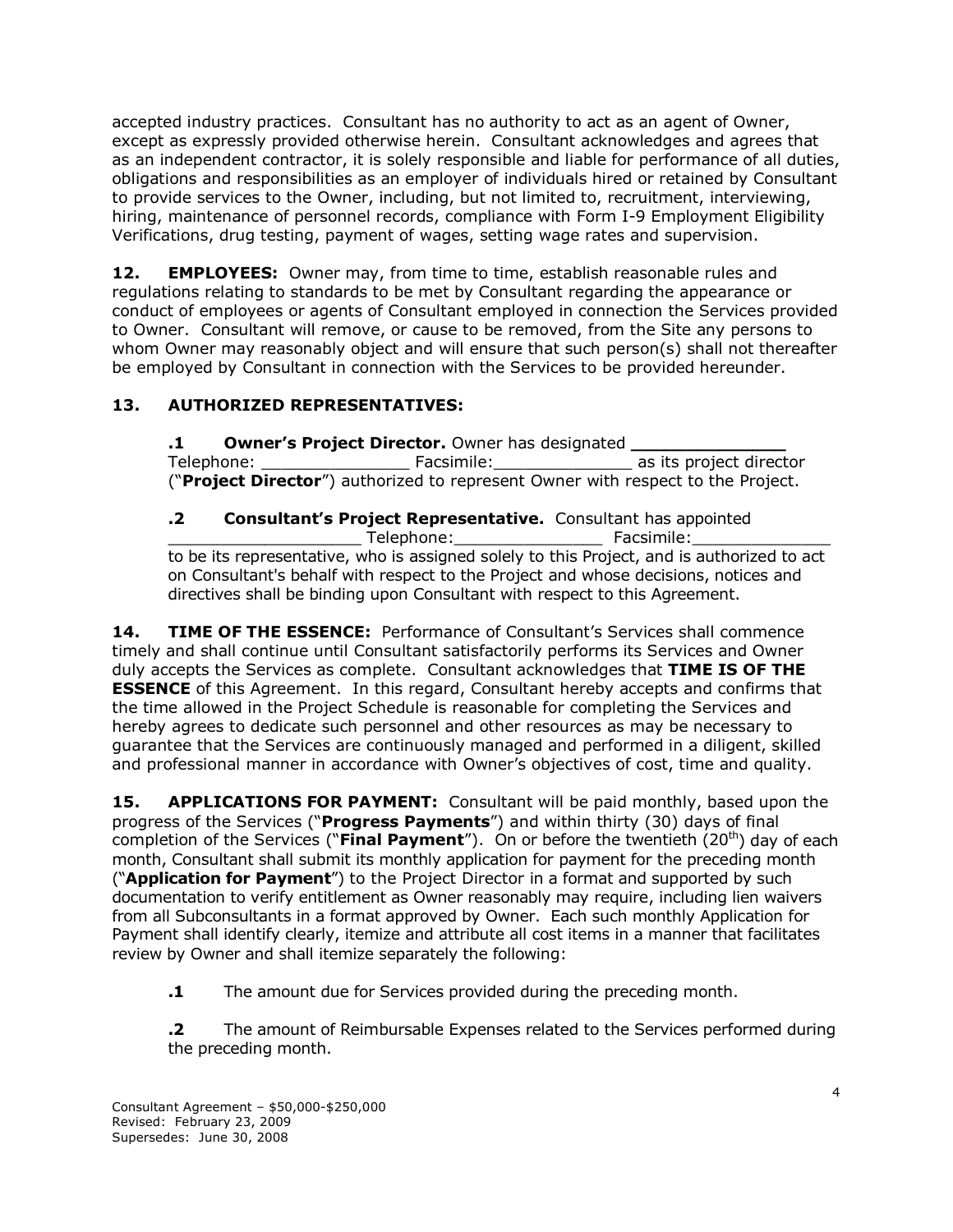**.3** The amount of Additional Services completed during the preceding month.

Progress Payments shall be paid within thirty (30) days after Owner's receipt of Consultant's approved Application for Payment if the Application for Payment is received by the Parish\Facility on or before the twentieth  $(20<sup>th</sup>)$  of each month.

**16. JOINT PAYEE CHECKS:** If Consultant fails to make timely payments to any Subconsultants, Owner may elect to issue one or more checks which are payable jointly to Consultant and the relevant Subconsultant of any tier. Such checks shall be forwarded to Consultant for further handling. Owner may also elect to issue jointly payable checks in circumstances where a dispute exists between Owner and Consultant.

**17. LIENS:** Consultant covenants and agrees to keep the equipment and property of Owner and the premises of the Parish\Facility free and clear from any and all liens for Services performed or materials furnished hereunder and Consultant agrees to indemnify Owner against any and all costs, expenses, losses and all damage resulting from the filing of any such liens against Owner or the Project. If a lien is filed by a Subconsultant, Consultant will immediately take whatever action is necessary to remove such lien at Consultant's expense. Consultant's obligations under this Paragraph 17 shall apply unless Owner has failed to pay Consultant any undisputed amount after thirty (30) days written notice of such non-payment.

**18. INDEMNIFICATION:** Consultant shall defend, indemnify and hold harmless Owner and the Parish\Facility and each of their respective successors and assigns and each of their directors, officers, employees, agents, representatives and assigns (collectively referred to as the "**Indemnitees**") from and against any and all claims, causes of actions, damages, liabilities, losses, costs and expenses, including reasonable attorneys' fees, arising out of or connected with the performance of Consultant's Services, including the acts, errors or omissions by the Consultant, its employees and agents, or others for whom the Consultant is responsible in the performance of its Services under this Agreement. In the event that any claim is made or an action or proceeding is brought against Indemnitees, arising out of Consultant's Services, any such Indemnitee may, by notice to Consultant, require Consultant, at Consultant's expense, to resist such claim or take over the defense of any such action or proceeding and employ counsel for such purpose. Any counsel chosen by Consultant is subject to Indemnitees prior written approval, which approval shall not be unreasonably conditioned, delayed or denied. In the case of counsel acting for the Consultant's insurance underwriters, Indemnitees approval is deemed to have been given. Consultant's obligations under this Paragraph 18 shall survive termination of this Agreement.

**19. INSURANCE:** Consultant shall procure and maintain at its expense policies of insurance of the types and in amounts no less than the minimum coverages specified in **Exhibit D** attached hereto. Consultant shall maintain such policies of insurance for the duration of the Services and for a period of at least two (2) years thereafter if no other time period is specified herein.

**20. TERMINATION:** Owner shall have the right to terminate this Agreement as follows:

**.1** Owner may terminate this Agreement if Consultant violates or breaches any of the terms, conditions or covenants hereof and does not remedy such violation or breach within ten (10) days after written notice by Owner to Consultant of such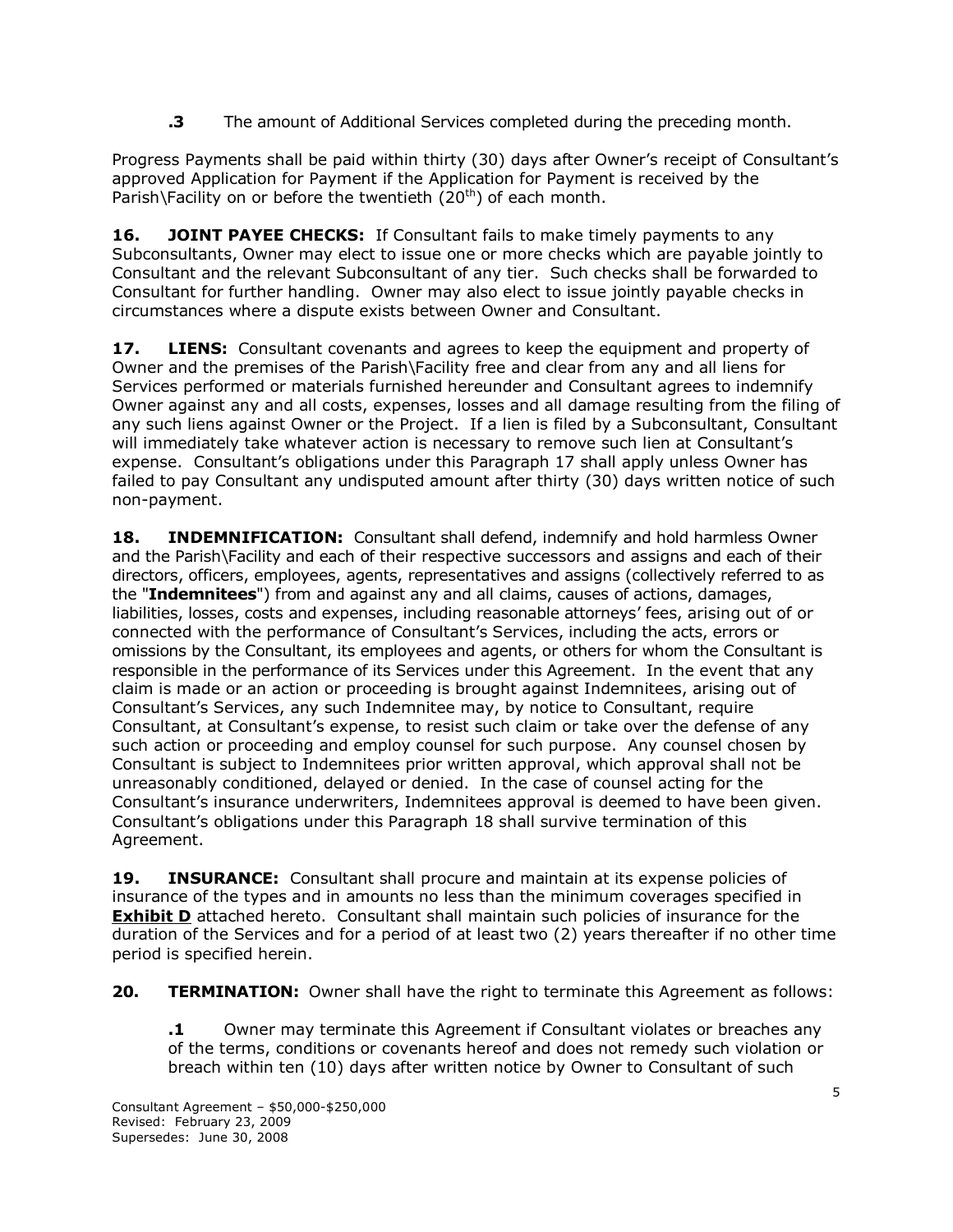violation or breach. Upon the effective date of termination, Consultant will be paid for Services satisfactorily completed, subject to Owner's rights to any offsets or damages.

**.2** Owner may terminate this Agreement in whole or in part solely for Owner's convenience upon written notice to the Consultant ("**Convenience Notice**"), without regard to any fault or failure to perform by Consultant or any other party. In the event of a termination for convenience, Consultant shall be paid for all Services satisfactorily performed up to the date of such Convenience Notice, plus an additional amount for reasonable, unavoidable and direct costs of demobilization for a maximum of ten (10) days following receipt of the Convenience Notice.

**.3** Owner shall have no liability to Consultant for compensation, expenses, additional fees or anticipated profits for unperformed Services, lost business opportunities, impaired bonding capacity, or any overhead or general conditions costs attributable to a termination by Owner, except as provided in Paragraphs 20.1 and 20.2 hereof. All amounts payable by Owner shall be subject to Owner's right of audit and offset.

**21. ASSIGNMENT:** The Services to be provided by Consultant hereunder are personal in nature and accordingly, Consultant may not assign or encumber this Agreement or any rights or obligations of Consultant hereunder.

**22. OWNERSHIP OF DOCUMENTS:** Consultant agrees that its Services are personal to Owner and considered work for hire and that title to all original reports, drawings, renderings, specifications, estimates, field notes and other documents prepared by Consultant and any Subconsultant pursuant to this Agreement shall be the property of Owner. To the fullest extent permitted by law, Consultant hereby assigns or shall cause to be assigned to Owner, all proprietary rights which Consultant and any Subconsultant may have in such documents, including all copyrights. Upon completion of the Services, or upon an earlier termination of this Agreement, Designer shall promptly deliver to Owner the originals of all such documents. Consultant may retain one (1) set of reproducible copies for information and reference purposes only. Owner agrees that any re-use of such documents for purposes other than the Project shall be at Owner's sole risk and Consultant shall be relieved of any liability hereunder.

**23. PROPRIETARY INFORMATION:** Owner considers all information pertaining to the Services or the Project to be confidential and proprietary unless otherwise stated to Consultant in writing. Consultant shall refrain from disclosing any such information without Owner's prior written consent, including any information which is prepared or developed by or through Consultant, Subconsultants, Project Architect, Owner, contractors, or other consultants of Owner.

**24. ADVERTISING AND USE OF NAME:** Consultant shall not display or distribute any advertising signs or notices of any kind whatsoever at the Parish\Facility, except caution and work in progress signs, without the prior written permission of Owner in each instance.

**25. OWNER'S AUDIT RIGHTS:** Consultant shall maintain all Project-related records ("**Project Records**") for a period of two (2) years after the Contract Time has ended ("**Retention Period**"). Owner shall have the right to audit, copy and inspect all such Project Records, including all electronic records, files and renderings which are retained in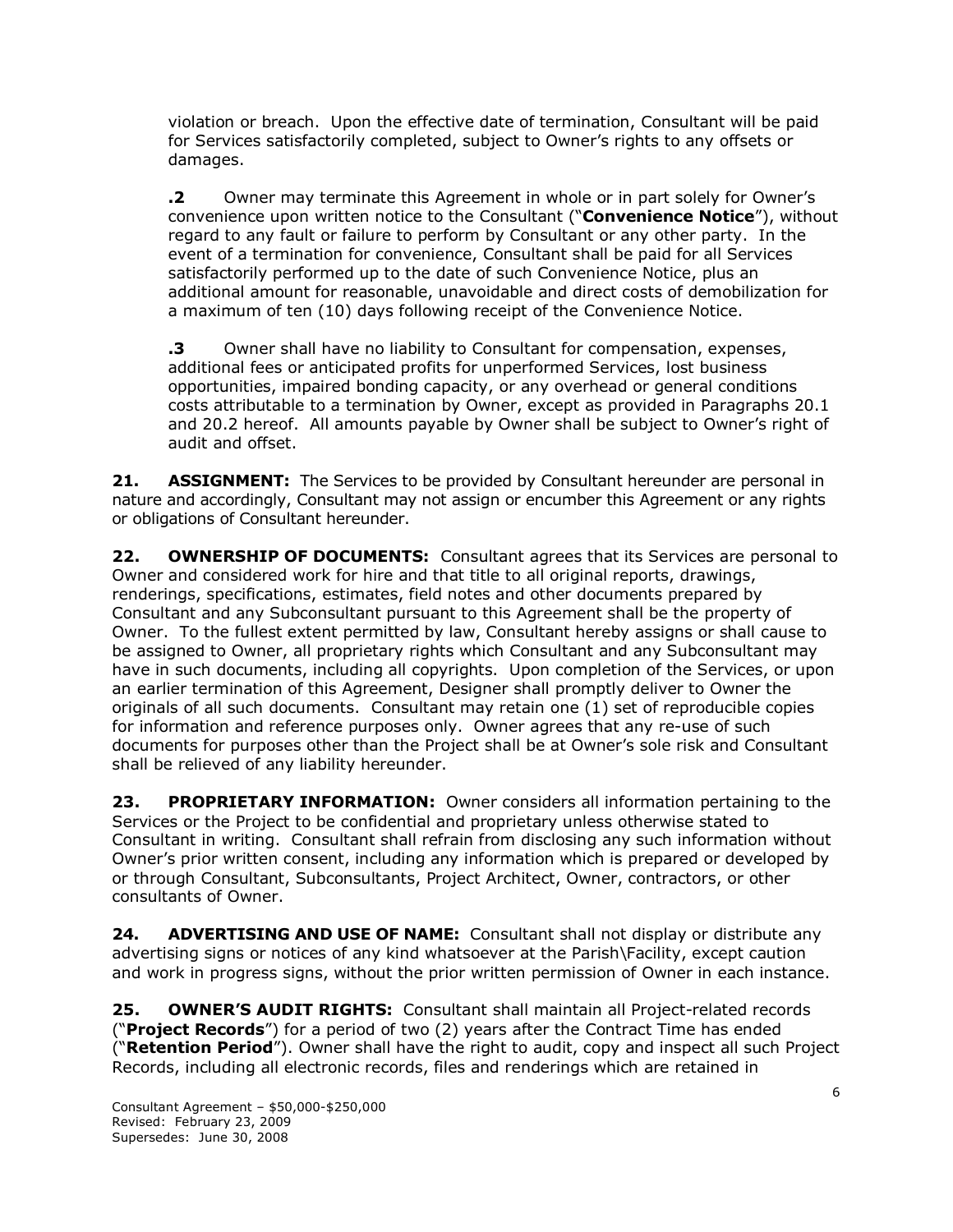computers or on diskettes, at all reasonable times during the course of the Services and during the Retention Period. Project Records shall be made available to the Owner at all times to assist Owner in the resolution of any issues pertaining to Change Orders based on time and expense, claims, other issues pertaining to an increase or decease in the Contract Price and/or the Contract Time, or compliance with Owner's business ethics policies.

**26. OWNER'S RIGHT TO SUPPLEMENT:** If Consultant violates or breaches any of the terms, conditions or covenants hereof, then Owner may, without prejudice to any other remedy it may have, provide any such labor and materials as are necessary to remedy such violation or breach, and Owner may deduct the cost thereof from any money due or thereafter becoming due to Consultant.

**27. OWNER'S RIGHT TO WITHHOLD:** Notwithstanding anything to the contrary herein, Owner may withhold from any Progress Payment or the Final Payment, the amount which, in Owner's reasonable opinion, is necessary to protect Owner from any overpayment, claims, damages, lawsuits or losses which may result from Consultant's failure to perform the Services in accordance with the requirements of this Agreement or under any other circumstance that Owner deems such withholding necessary.

### **28. CLAIMS AND DISPUTES:**

**.1 General.** The validity, interpretation and effect of this Agreement shall be governed by laws of the State of Hawaii. The existence of any claim, dispute or legal proceeding shall not relieve Consultant of its obligation to properly perform its Services as set forth herein. In the event of a dispute with respect to amounts payable under a request for payment from the Consultant, Owner shall pay all undisputed amounts and Consultant shall continue performing any remaining Services hereunder. Neither party shall initiate a legal proceeding nor shall the applicable statute of limitations not commence to run until the Services are fully performed or until this Agreement is terminated, whichever occurs first.

**.2 Mediation.** In the event of any claim, dispute or other matter arising out of or relating to this Agreement, the parties shall attempt to resolve any dispute amicably at a meeting to be attended by persons with decision-making authority. If, within thirty (30) days after such meeting, the parties have not resolved the dispute, they shall submit the dispute to mediation by written demand in accordance with the Construction Industry Mediation Procedures of the American Arbitration Association ("**AAA**") and bear equally the costs of the mediation.

**.3 Arbitration.** If, within thirty (30) days after mediation is initiated, the mediation does not result in settlement of the dispute, then the same shall be settled by arbitration administered by the AAA in accordance with its Construction Industry Arbitration Rules ("**AAA Rules**"), and not by litigation. Either party may submit such unresolved dispute to arbitration, which shall be conducted by a sole arbitrator. The arbitrator shall be selected in accordance with the AAA Rules, provided, however, that the arbitrator must have experience in construction disputes and must not have any conflict of interest. The arbitrator's compensation and all related expenses shall be borne equally by the parties, unless otherwise awarded by the arbitrator. Unless otherwise agreed, the arbitration shall be conducted in the State of Hawaii. The prevailing party shall be entitled to recover its reasonable attorneys' fees, costs and disbursements in any action brought to enforce its rights under this Agreement.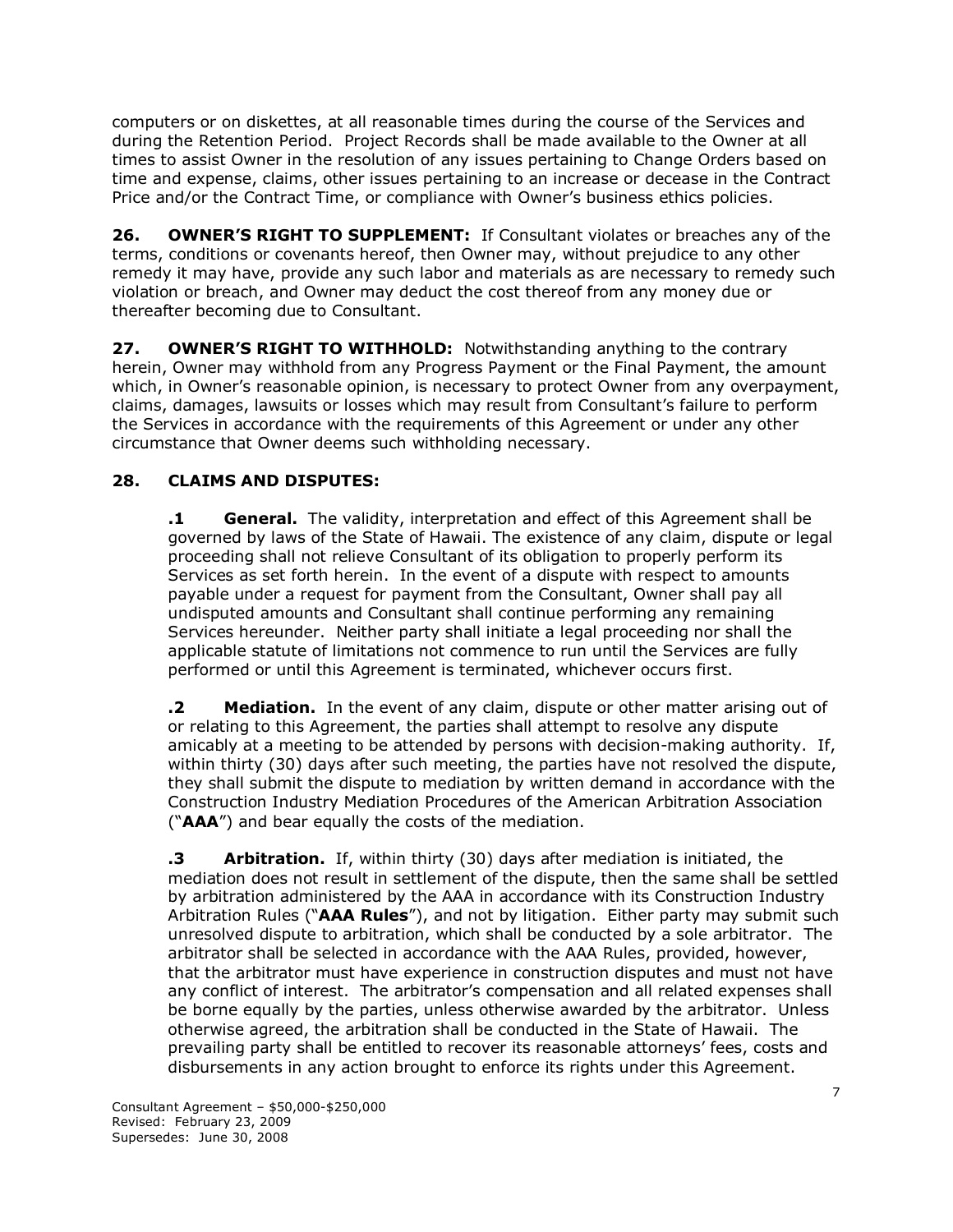#### **.4 WAIVER OF JURY TRIAL. THE PARTIES HERETO, AFTER CONSULTING WITH COUNSEL, HEREBY KNOWINGLY AND VOLUNTARILY WAIVE THEIR RIGHTS TO TRIAL BY JURY, AND ACKNOWLEDGE THAT THEY UNDERSTAND AND ACCEPT THE DISPUTE RESOLUTION PROCEDURE SET FORTH IN THIS AGREEMENT.**

**29. NOTICES:** All notices and other communication to be given hereunder shall be in writing and be deemed to have been received either: (1) immediately upon personal delivery or confirmed fax receipt; (2) one (1) business day after having been sent by confirmed overnight courier; or (3) three (3) days after mailing, if mailed by certified mail, return receipt requested, postage prepaid:

If to Owner:

| Owner's Name:<br>Owner's Address:<br>Owner's Address:<br>Attn: Owner's Rep:<br>Facsimile No.:                                 |  |
|-------------------------------------------------------------------------------------------------------------------------------|--|
| If to Parish\Facility:                                                                                                        |  |
| Parish\Facility Name:<br>Parish\Facility Address:<br>Parish\Facility Address:<br>Attn: Parish\Facility Rep:<br>Facsimile No.: |  |
| If to Consultant:                                                                                                             |  |
| Name of Consultant:<br>Address of Consultant:<br>Address of Consultant:<br>Attn: Consultant's Rep:<br>Facsimile No.:          |  |

The parties hereto shall be responsible for notifying each other of any change of address or facsimile number in accordance with this Paragraph 29.

**30. SEVERABILITY:** The invalidity or unenforceability of any one of the terms, conditions, covenants or provisions of this Agreement, or any portion thereof, shall not affect the remaining portions thereof, and the Agreement shall be construed and enforced as if such invalid term, condition, covenant or provision had not been included herein.

**31. ENTIRETY OF THE AGREEMENT:** This Agreement, together with the attached Exhibits, contains the full and complete understanding of the parties as to the subjects contained herein and supersedes any and all prior written or oral agreements or understandings between the parties. This Agreement may not be modified except by a subsequent writing executed by both parties. Waiver from time to time of any provision hereunder will not be deemed to be a full waiver of such provision or a waiver of any other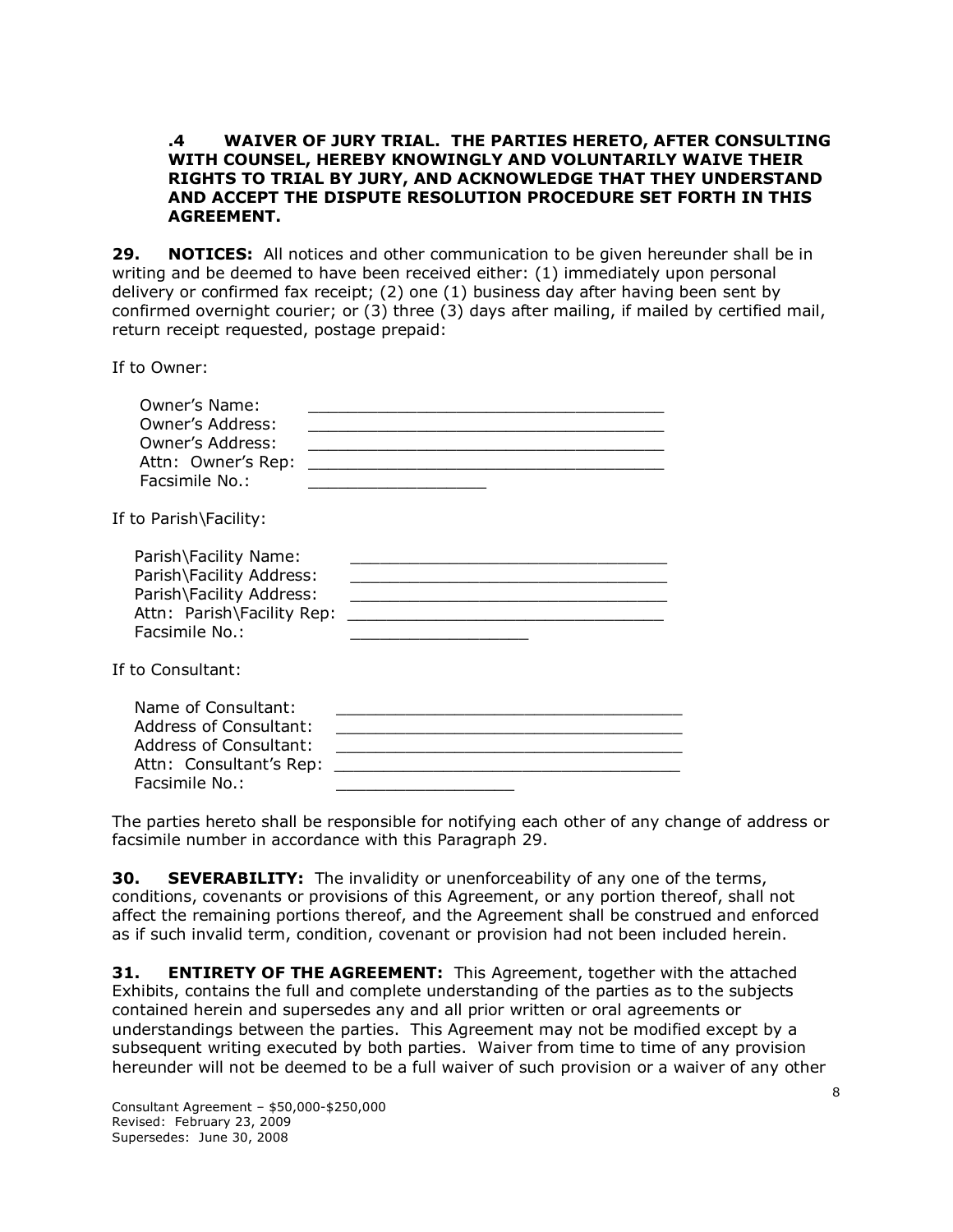provisions hereunder. The terms of this Agreement are mutually agreed to be clear and unambiguous, shall be considered the workmanship of all of the parties and shall not be construed against the drafting party.

**32. DAYS:** For the purposes of this Agreement and unless stated to the contrary, the term "days" shall refer to calendar days.

**33. COUNTERPARTS:** This Agreement may be executed in several counterparts, each of which shall be deemed an original, but all of which shall constitute one and the same instrument.

**IN WITNESS WHEREOF**, the parties have duly executed this Agreement as of the day and year first written above.

### **ROMAN CATHOLIC CHURCH IN THE STATE OF HAWAII**

| By:    |  |
|--------|--|
| Name:  |  |
| Title: |  |

#### **PARISH**

| By:    |  |
|--------|--|
| Name:  |  |
| Title: |  |

### **NAME OF CONSULTANT**

| By:    |  |
|--------|--|
| Name:  |  |
| Title: |  |

Diocesan form reviewed by: **ASHFORD & WRISTON** A Limited Liability Law Partnership LLP

| By:    |  |
|--------|--|
| Name:  |  |
| Title: |  |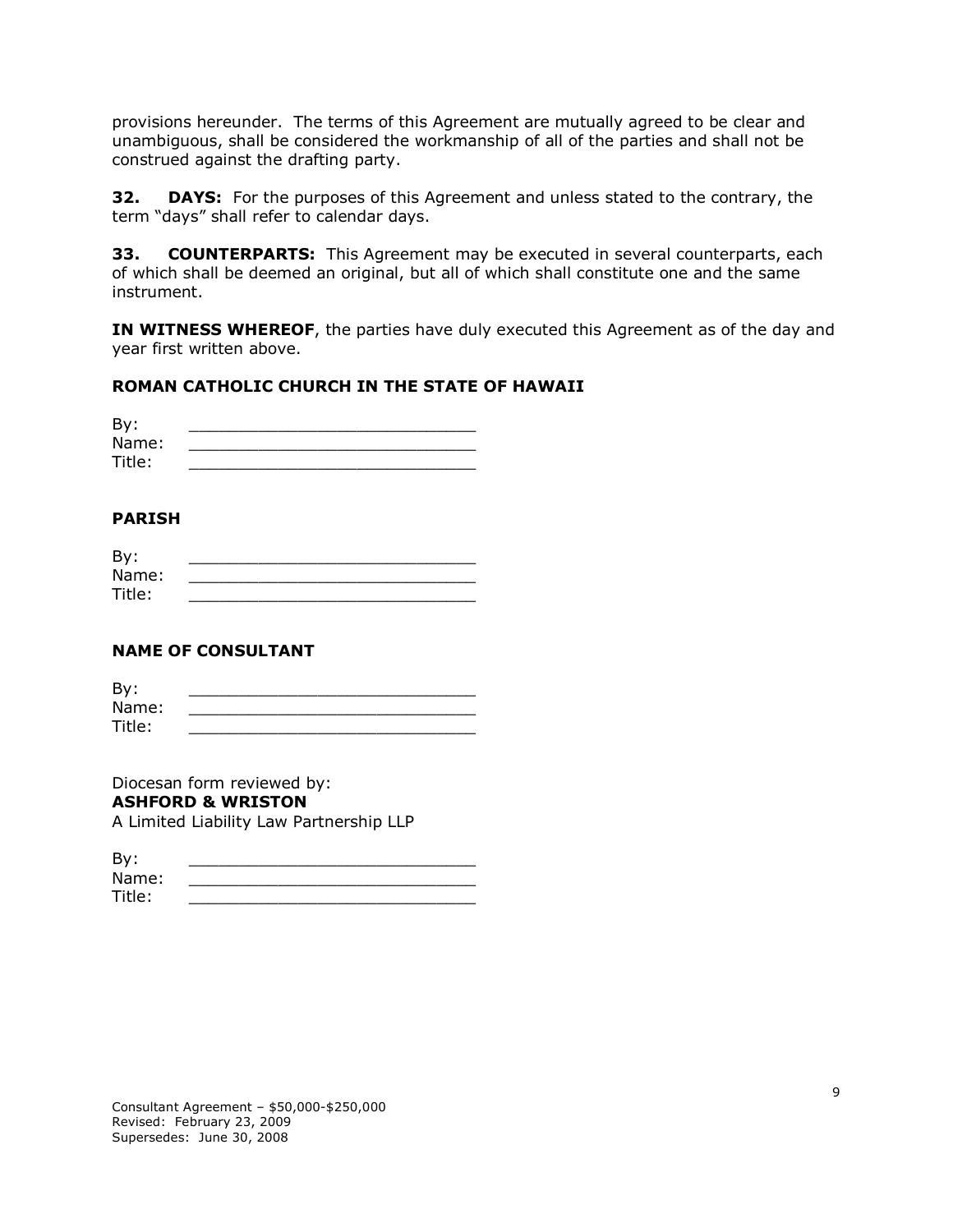### **EXHIBIT A Scope of Services and List of Deliverables**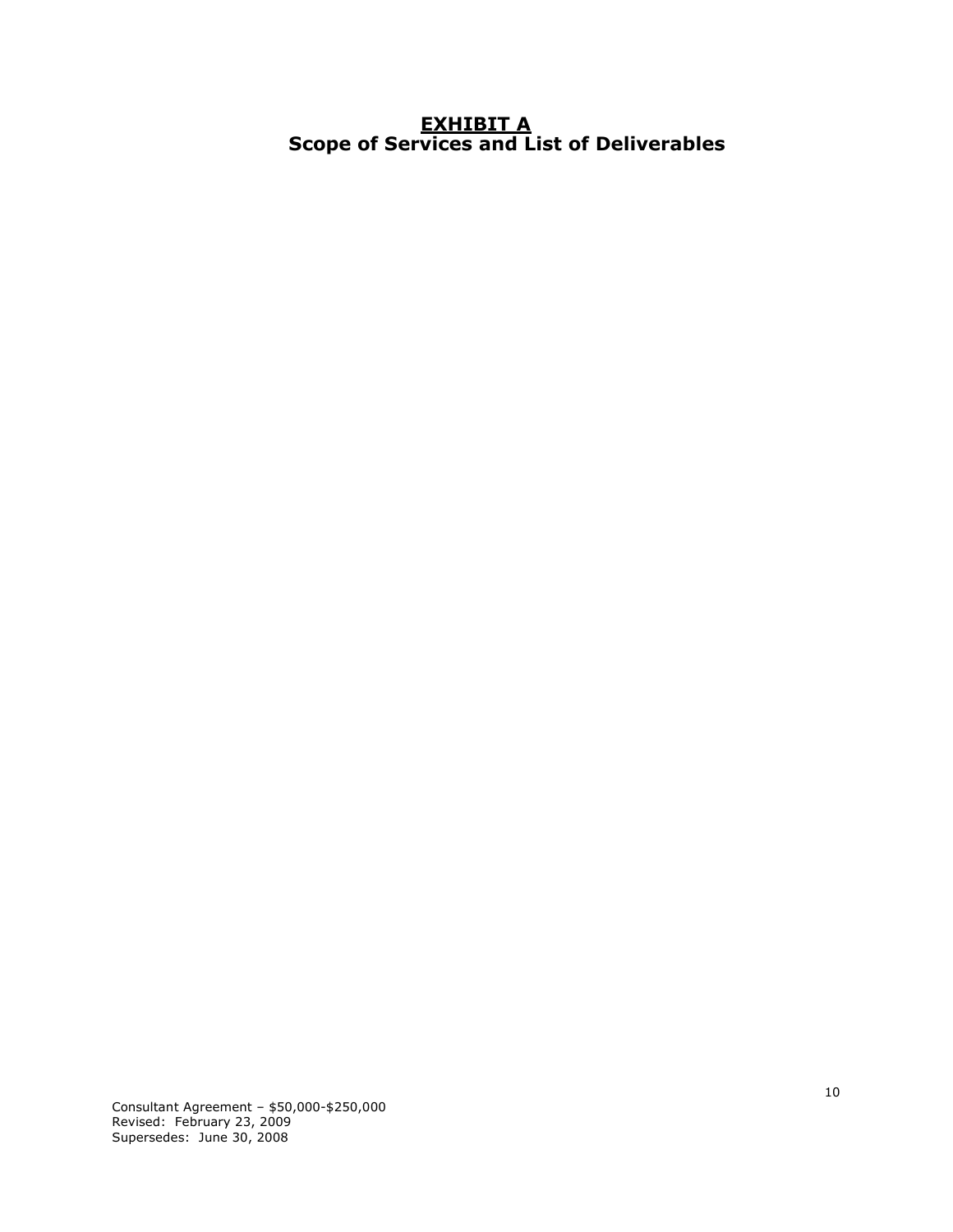# **EXHIBIT B Project Schedule (Attach Schedule)**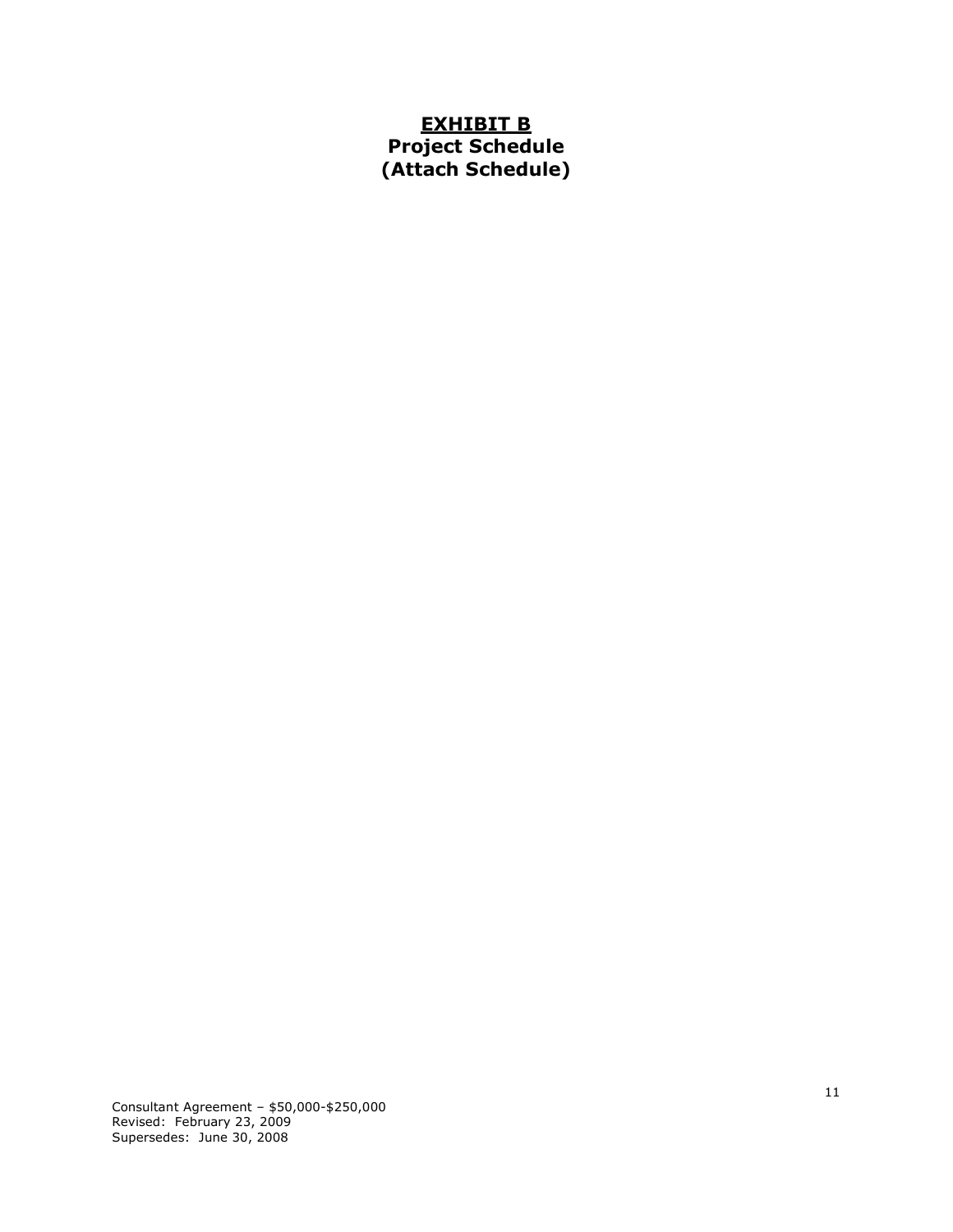# **EXHIBIT C Hourly Rates**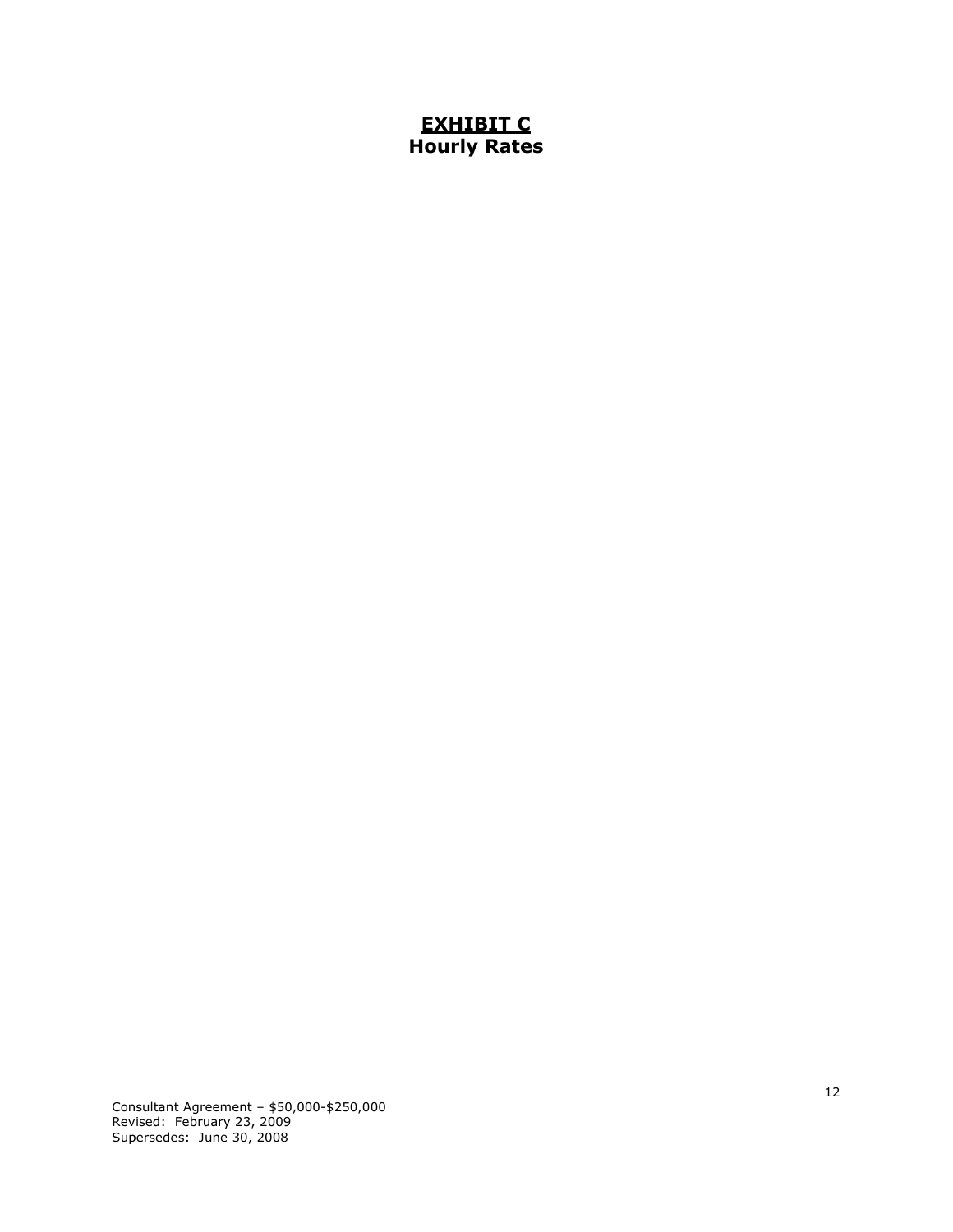## **EXHIBIT D Insurance Requirements**

At Consultant's expense, Consultant shall maintain insurance coverage of the following types continuously throughout the term of this Agreement or during any period Services are performed relating to this Agreement:

Consultant shall carry Workers Compensation per applicable laws and Employers Liability insurance with a limit not less than \$500,000 each accident for bodily injury, \$500,000 each employee for bodily injury by disease, and \$500,000 policy limit for disease.

Consultant shall carry Commercial General Liability (CGL) insurance on an occurrence form with a limit of not less than \$1,000,000 each occurrence covering liability arising from independent Consultants, products-completed operations, personal injury and advertising injury, and liability assumed under an insured contract. Indemnitees shall be included as additional insureds under the CGL on form CG 20-10 or equivalent. This insurance shall apply as primary with respect to any other insurance or self-insurance available to Owner.

If Consultant's Services require or involve the ownership, maintenance or use of an auto, Consultant shall carry Commercial Auto Insurance with a limit of insurance no less than \$1,000,000 each accident covering "any auto" whether owned, scheduled, leased, hired or other.

Consultant may, at its option, purchase insurance to cover its personal property. In no event shall Owner be liable for any damage to or loss of personal property sustained by Consultant, whether or not it is insured, even if such loss is caused by the negligence of Owner, its employees, officers, directors, or agents.

Consultant shall carry professional errors and omissions coverage in an amount of not less than \$1,000,000 per claim which shall include the coverage for attorney fees and investigation. Such policy shall cover claims arising out of negligent errors or omissions during the performance of professional services. The retroactive date of the policy must be shown on the certificate of insurance and must be before the date of this Agreement. If the coverage is canceled or not renewed and it is not replaced with another policy with a retroactive date that precedes the date of this Agreement, the Consultant must provide extended reporting coverage for a minimum of two years after completion of this Agreement or the work on the former policy. Consultant shall keep such insurance in force during the course of this Agreement and for a period of not less than two (2) years after the date of Substantial Completion of the Work in accordance with the terms of this Agreement. Consultant shall require its subconsultants to provide the same Professional Liability Insurance coverage, unless otherwise agreed by Owner in writing.

Consultant waives on behalf of itself and its insurers all rights against Owner and its agents, officers, directors, and employees for recovery of damages to the extent these damages are covered by its insurance regardless of deductibles, if any. Insurance companies affording the coverage required above shall have an AM Best Rating of no less than A- VII. Failure to maintain the required insurance may result in termination of this Agreement at Owner's option. By requiring insurance herein, Owner does not represent that coverage and limits will be adequate to protect Consultant. The requirements contained herein shall not be